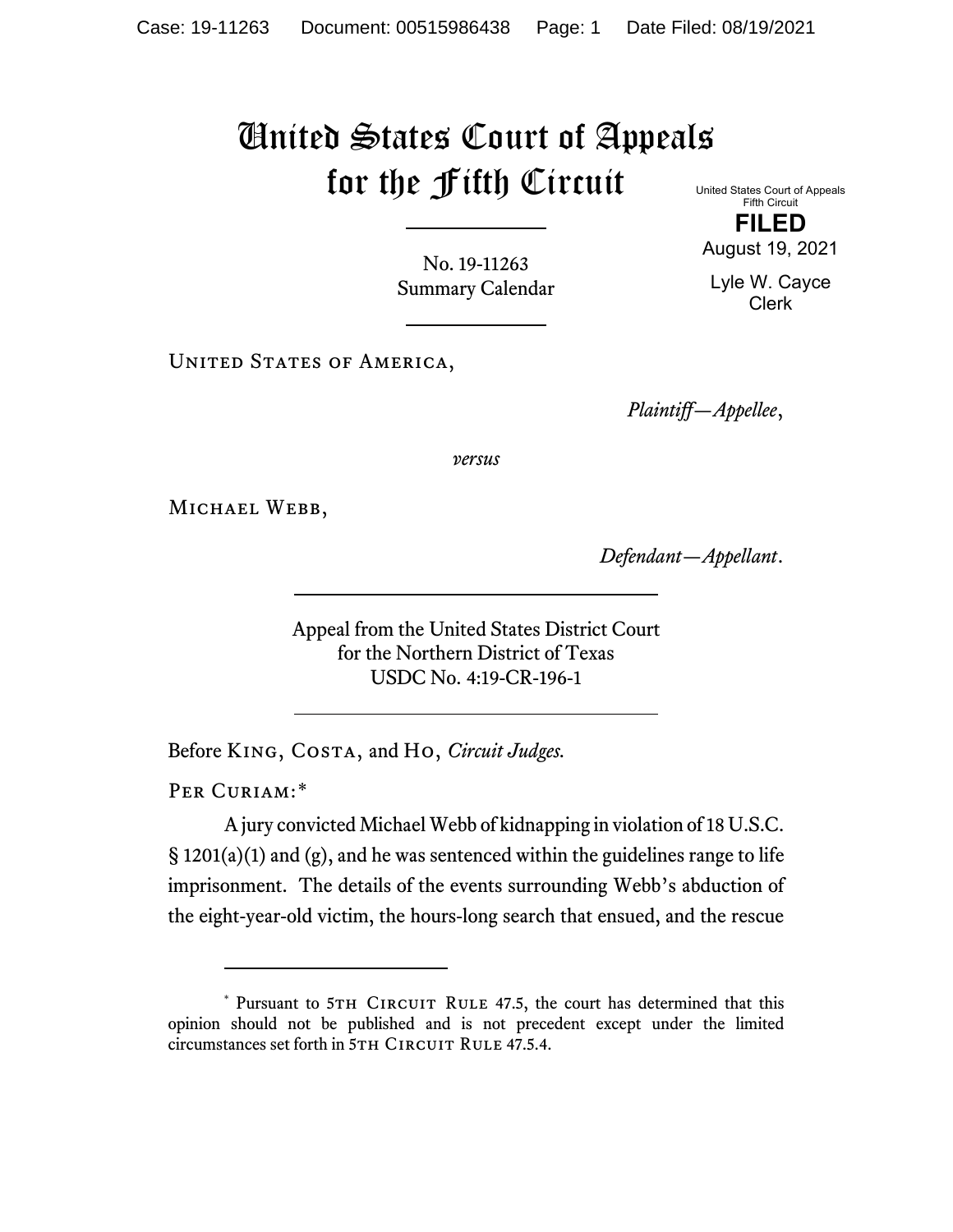of the child from the hotel room where Webb had sexually assaulted her are not recited here.

On appeal, Webb challenges the district court's denial of his motion to suppress his in-custody confession and its denial of his motion to dismiss the indictment on the ground that  $\S 1201(a)(1)$  exceeds Congress's powers under the Commerce Clause. He also seeks to preserve for further review his challenge to the district court's jury instructions on the interstate nexus element.

With respect to the suppression motion, Webb argues that his confession was involuntary because he was threatened at gunpoint by an officer at the hotel during his apprehension, and he was kept in a "vulnerable state," that is, unclothed, until his arrival at the Fort Worth Police Department (FWPD) facility, where he subsequently confessed. He also argues that because he was "sleep-deprived or in some altered state of consciousness" during the interview with law enforcement agents, he could not have voluntarily waived his rights under *Miranda v. Arizona*, 384 U.S. 436 (1966).

"When reviewing a denial of a motion to suppress evidence, this Court reviews factual findings for clear error and the ultimate constitutionality of law enforcement action de novo." *United States v. Robinson*, 741 F.3d 588, 594 (5th Cir. 2014). We view the evidence viewed in the light most favorable to the prevailing party, and "the clearly erroneous standard is particularly strong" where the district court's ruling is based on live oral testimony, as in this case. *United States v. Gibbs*, 421 F.3d 352, 357 (5th Cir. 2005) (internal quotation marks and citation omitted). We review de novo the district court's conclusion that the defendant's confession was voluntary and also the ultimate question of the *Miranda* waiver's validity. *See United States v. Cardenas*, 410 F.3d 287, 292 (5th Cir. 2020).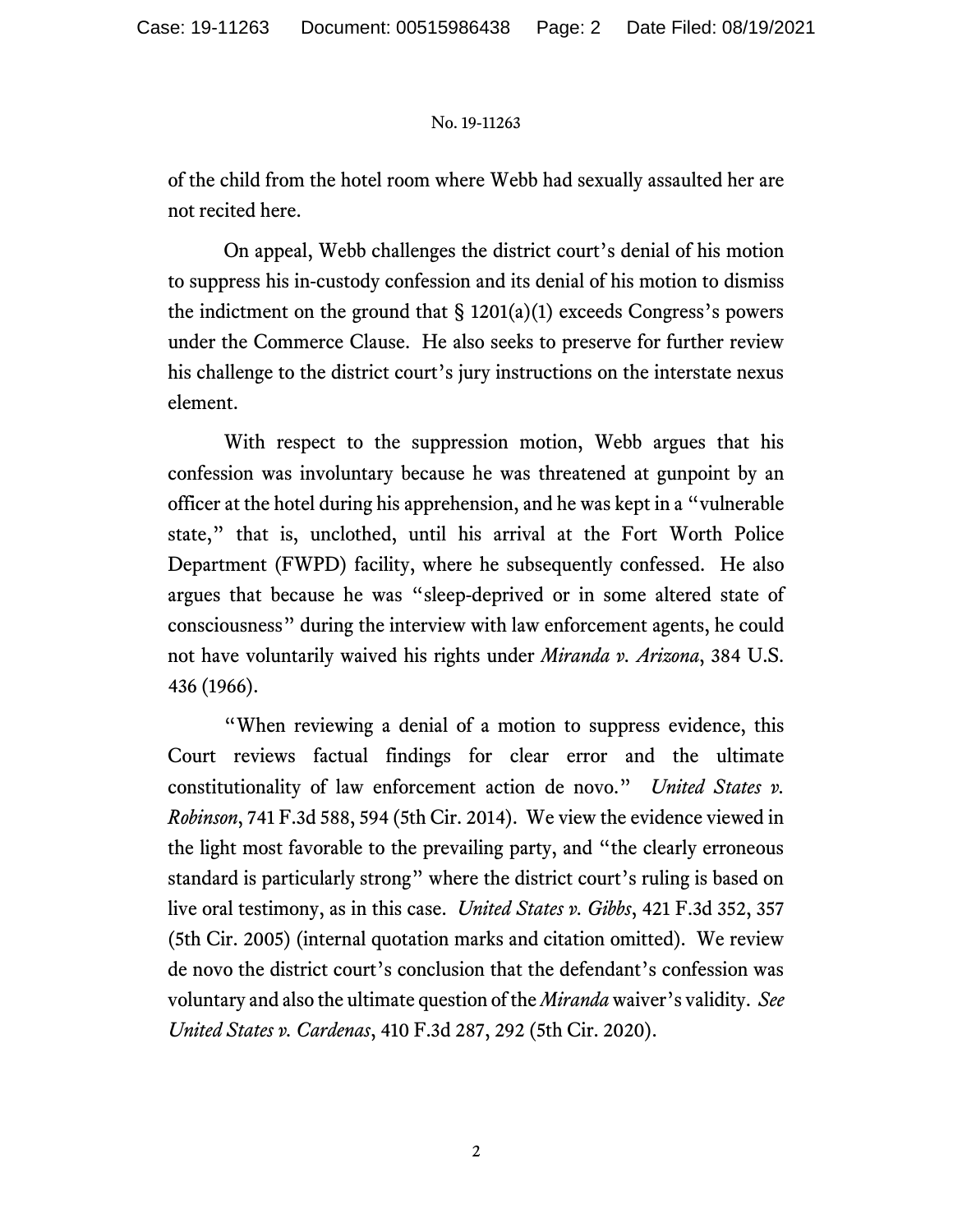There is no dispute that immediately after Webb's apprehension, as Webb waslying on the floor of the hotel hallway, one of the officers told Webb in a low voice, "Give me one G-d damn reason I shouldn't waste you right now, bro." At issue is whether Webb's subsequent confession, an hour or so later while in custody at the FWPD facility, was rendered involuntary as a result of that officer's conduct. We note that Webb does not allege, nor is there any evidence, that the officer who made the threatening statement drove him to the FWPD facility, was present at the facility, or had any further contact with him that morning.

Even if the officer's statement is construed as a threat and even if Webb may have felt vulnerable because he was unclothed during the drive to the FWPD facility, Webb's subsequent confession was not the product of coercion or intimidation in light of the totality of the circumstances. *See Cardenas*, 410 F.3d at 293. Accordingly, the district court did not err by concluding that Webb's confession was voluntary. *See id*.; *United States v. Bell*, 367 F.3d 452, 461 (5th Cir. 2004).

The district court also did not err by determining that Webb knowingly and intelligently waived his *Miranda* rights. The record reflects that before, during, and after *Miranda* warnings were given, Webb was oriented, aware, provided appropriate responses to questions, engaged in dialogue, and clearly expressed his desire to talk to his interviewers. Further, there is no evidence suggesting that Webb's desire to talk to his interviewers was the result of any trickery or deceitful conduct. *See Soffar v. Cockrell*, 300 F.3d 588, 596 (5th Cir. 2002). Thus, Webb's waiver was made with "a full awareness of both the nature of the right being abandoned and the consequences of the decision to abandon it." *Cardenas*, 410 F.3d at 293 (internal quotation marks and citation omitted). Because the confession was the result of a free and rational choice and was not the product of intimidation, threats, or deception, such that the admission of Webb's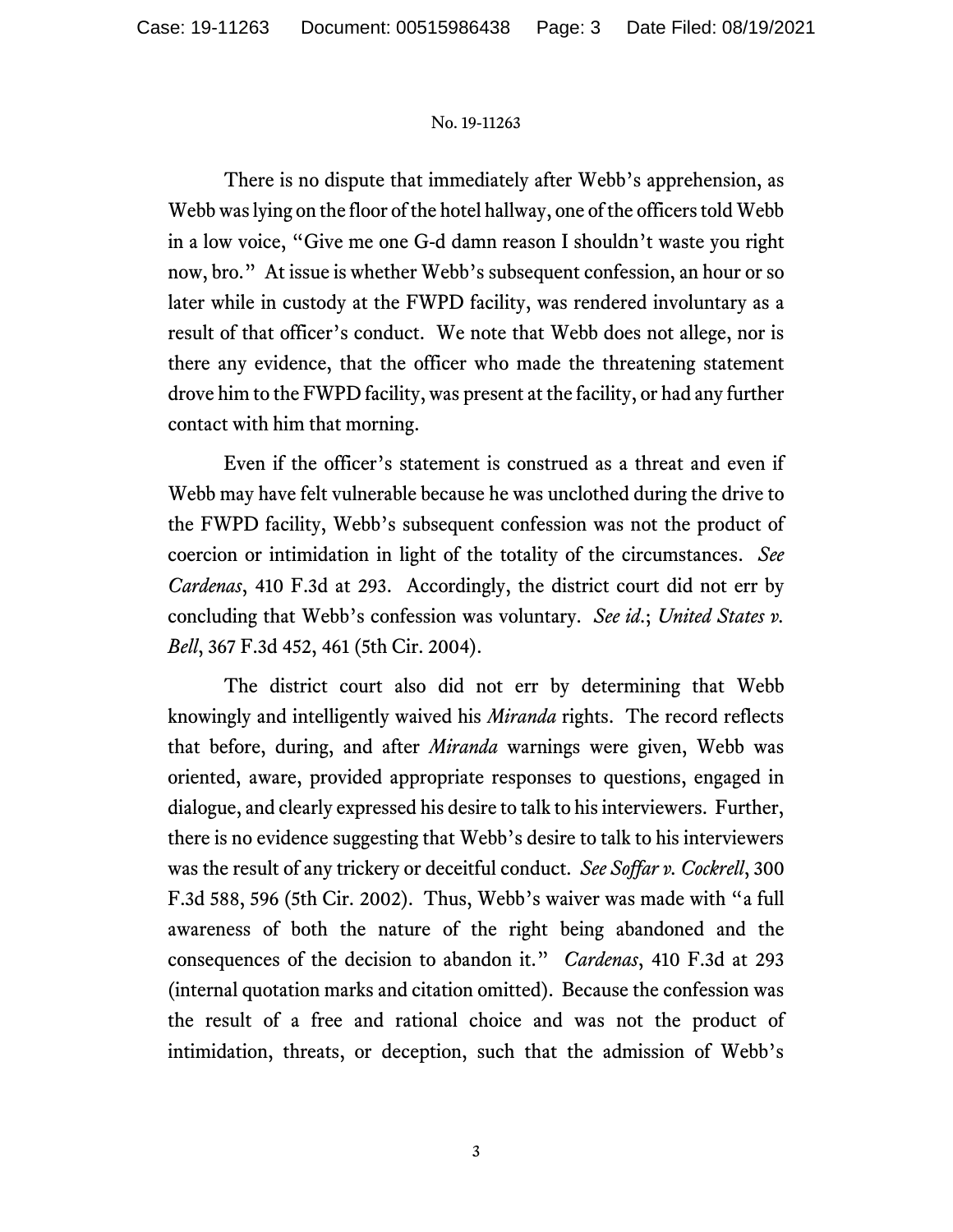confession was not erroneous, *see id*.; *Bell*, 367 F.3d at 461, we need not address Webb's argument that the admission of the confession was not harmless.

As for his challenge to the kidnapping statute, Webb argues that section 1201(a)(1), as amended in 2006, is unconstitutional because it greatly expands the scope of federal jurisdiction and exceeds Congress's power under the Commerce Clause. In 2006, section 1201(a)(1) was broadened to include intrastate activity if the offender uses "any . . . instrumentality of interstate . . . commerce in committing or in furtherance of the commission of the offense." Adam Walsh Child Protection and Safety Act of 2006, Pub. L. No. 109-248, § 213, 120 Stat. 587, 616 (codified at § 1201(a)(1)).

The crux of Webb's argument is that his kidnapping offense should not be punished as a federal offense because it took place within an eight-mile region within one Texas county, notwithstanding that there was evidence that one or more instrumentalities of interstate commerce were used in furtherance of the intrastate kidnapping offense. *See United States v. Marek*, 238 F.3d 310, 318-19 & n.35 (5th Cir. 2001) (en banc) (noting that the interstate nexus requirement for federal crimes is satisfied by the wholly intrastate use of a telephone); *United States v. Phea*, 755 F.3d 255, 266 (5th Cir. 2014) (recognizing that "the Internet, and hotels that service interstate travelers are [also] means or facilities of interstate commerce sufficient to establish the requisite interstate nexus"). We review de novo the district court's denial of the motion to dismiss the indictment, and we find no error. *See United States v. Arrieta*, 862 F.3d 512, 514 (5th Cir. 2017); *United States v. Clark*, 582 F.3d 607, 612 (5th Cir. 2009).

We uphold the jury instructions on the interstate nexus in light of *Phea*, 755 F.3d at 266. Webb also has failed to show that the district court abused its discretion in instructing the jury that it must be convinced that the